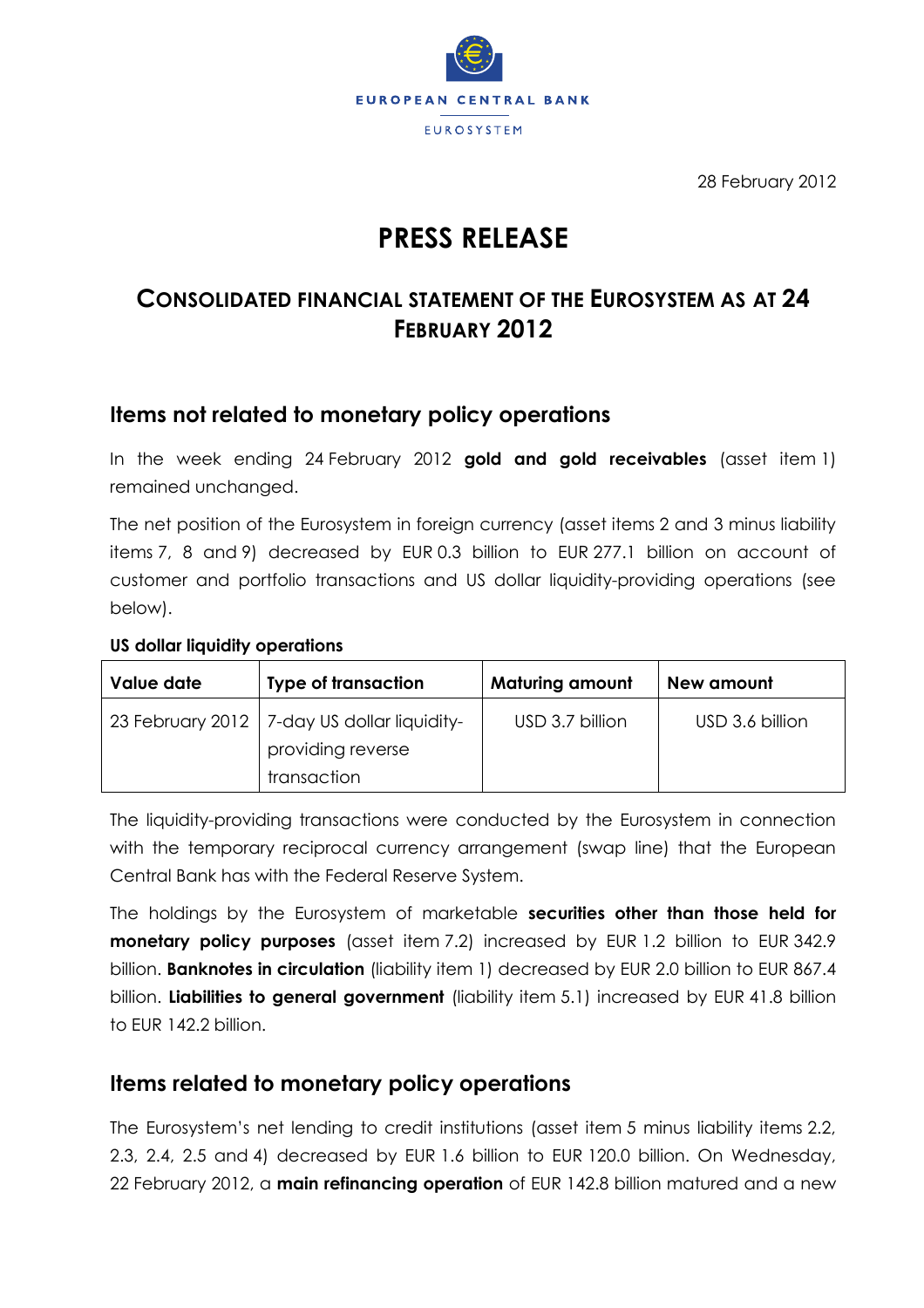one of EUR 166.5 billion was settled. On the same day, **fixed-term deposits** in an amount of EUR 219.5 billion matured and new deposits were collected in the same amount, with a maturity of one week.

Recourse to the **marginal lending facility** (asset item 5.5) was EUR 1.0 billion (compared with EUR 1.4 billion in the previous week), while recourse to the **deposit facility** (liability item 2.2) was EUR 477.3 billion (compared with EUR 454.4 billion in the preceding week).

The holdings by the Eurosystem of **securities held for monetary policy purposes** (asset item 7.1) increased by EUR 0.6 billion to EUR 283.6 billion. This increase was the result of settled purchases under the second covered bond purchase programme. Therefore, in the week ending 24 February 2012 the value of accumulated purchases under the Securities Markets Programme amounted to EUR 219.3 billion, while those of the portfolios held under the first and second covered bond purchase programmes totalled EUR 57.2 billion and EUR 7.1 billion respectively. All three portfolios are accounted for on a held-to-maturity basis.

## **Current accounts of euro area credit institutions**

As a result of all transactions, the **current account** position of credit institutions with the Eurosystem (liability item 2.1) decreased by EUR 38.8 billion to EUR 93.7 billion.

#### **European Central Bank**

Directorate Communications, Press and Information Division Kaiserstrasse 29, D-60311 Frankfurt am Main Tel.: +49 69 1344 7455, Fax: +49 69 1344 7404 Internet: http://www.ecb.europa.eu

**Reproduction is permitted provided that the source is acknowledged.**

 $\overline{2}$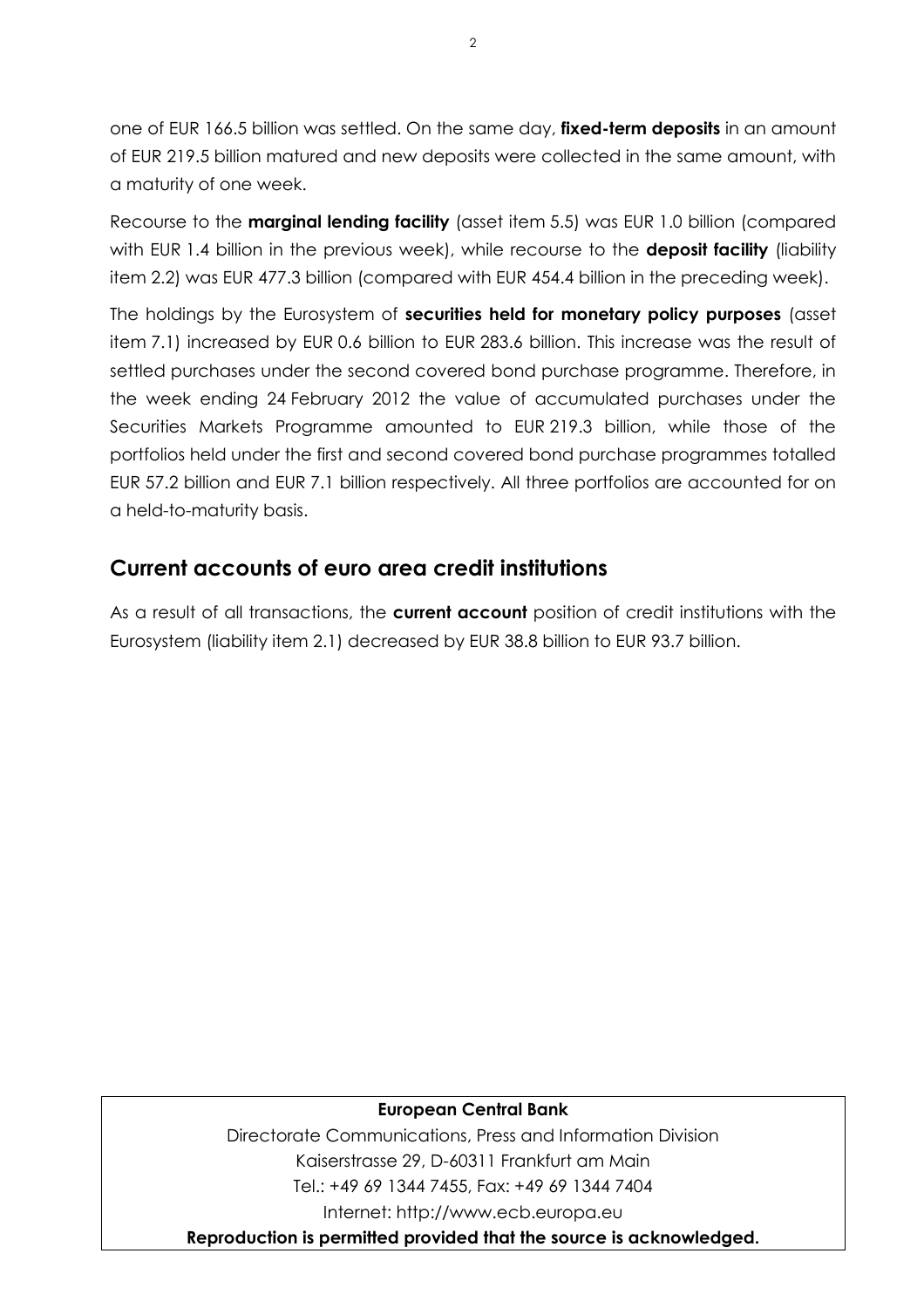

#### Consolidated financial statement of the Eurosystem - 28/02/2012

| <b>Assets (EUR millions)</b>                                                  | <b>Balance</b> | <b>Difference</b><br>compared<br>with last<br>week due to<br>transactions | Liabilities (EUR millions)                                                              | <b>Balance</b> | <b>Difference</b><br>compared<br>with last<br>week due to<br>transactions |
|-------------------------------------------------------------------------------|----------------|---------------------------------------------------------------------------|-----------------------------------------------------------------------------------------|----------------|---------------------------------------------------------------------------|
| 1 Gold and gold receivables                                                   | 423,445        | 0                                                                         | 1 Banknotes in circulation                                                              | 867,396        | $-1,958$                                                                  |
| 2 Claims on non-euro area residents<br>denominated in foreign currency        | 245,278        | $-526$                                                                    | 2 Liabilities to euro area credit institutions<br>related to monetary policy operations | 793,399        | $-13,801$                                                                 |
| 2.1 Receivables from the IMF                                                  | 85,517         | $\mathbf 0$                                                               | denominated in euro                                                                     |                |                                                                           |
| 2.2 Balances with banks and security<br>investments, external loans and other | 159,761        | $-526$                                                                    | 2.1 Current accounts (covering the<br>minimum reserve system)                           | 93,676         | $-38,797$                                                                 |
| external assets                                                               |                |                                                                           | 2.2 Deposit facility                                                                    | 477,324        | 22,968                                                                    |
|                                                                               |                |                                                                           | 2.3 Fixed-term deposits                                                                 | 219,500        | 0                                                                         |
| 3 Claims on euro area residents                                               | 99,874         | 245                                                                       | 2.4 Fine-tuning reverse operations                                                      | 0              | 0                                                                         |
| denominated in foreign currency                                               |                |                                                                           | 2.5 Deposits related to margin calls                                                    | 2,899          | 2,028                                                                     |
| 4 Claims on non-euro area residents<br>denominated in euro                    | 23,801         | 289                                                                       | 3 Other liabilities to euro area credit<br>institutions denominated in euro             | 2,329          | 398                                                                       |
| 4.1 Balances with banks, security                                             | 23,801         | 289                                                                       |                                                                                         |                |                                                                           |
| investments and loans                                                         |                |                                                                           | 4 Debt certificates issued                                                              | 0              | 0                                                                         |
| 4.2 Claims arising from the credit facility<br>under ERM II                   | 0              | 0                                                                         |                                                                                         |                |                                                                           |
|                                                                               |                |                                                                           | 5 Liabilities to other euro area residents<br>denominated in euro                       | 153,640        | 43,069                                                                    |
| 5 Lending to euro area credit institutions                                    | 819,682        | 23,350                                                                    | 5.1 General government                                                                  | 142,238        | 41,772                                                                    |
| related to monetary policy operations                                         |                |                                                                           | 5.2 Other liabilities                                                                   |                |                                                                           |
| denominated in euro                                                           |                |                                                                           |                                                                                         | 11,402         | 1,297                                                                     |
| 5.1 Main refinancing operations                                               | 166,490        | 23,739                                                                    |                                                                                         |                |                                                                           |
| 5.2 Longer-term refinancing operations                                        | 652,097        | 0                                                                         | 6 Liabilities to non-euro area residents<br>denominated in euro                         | 115,851        | $-2,306$                                                                  |
| 5.3 Fine-tuning reverse operations                                            | 0              | 0                                                                         |                                                                                         |                |                                                                           |
| 5.4 Structural reverse operations                                             | 0              | 0                                                                         | 7 Liabilities to euro area residents                                                    | 4,771          | 69                                                                        |
| 5.5 Marginal lending facility                                                 | 1,020          | $-416$                                                                    | denominated in foreign currency                                                         |                |                                                                           |
| 5.6 Credits related to margin calls                                           | 75             | 27                                                                        |                                                                                         |                |                                                                           |
|                                                                               |                |                                                                           | 8 Liabilities to non-euro area residents                                                | 7,337          | $-64$                                                                     |
| 6 Other claims on euro area credit                                            | 64,663         | -4,533                                                                    | denominated in foreign currency                                                         |                |                                                                           |
| institutions denominated in euro                                              |                |                                                                           | 8.1 Deposits, balances and other liabilities                                            | 7,337          | $-64$                                                                     |
|                                                                               |                |                                                                           | 8.2 Liabilities arising from the credit facility                                        | $\mathbf 0$    | 0                                                                         |
| 7 Securities of euro area residents<br>denominated in euro                    | 626,474        | 1,795                                                                     | under ERM II                                                                            |                |                                                                           |
|                                                                               |                |                                                                           |                                                                                         |                |                                                                           |
| 7.1 Securities held for monetary policy<br>purposes                           | 283,609        | 580                                                                       | 9 Counterpart of special drawing rights<br>allocated by the IMF                         | 55,942         | 0                                                                         |
| 7.2 Other securities                                                          | 342,865        | 1,215                                                                     |                                                                                         |                |                                                                           |